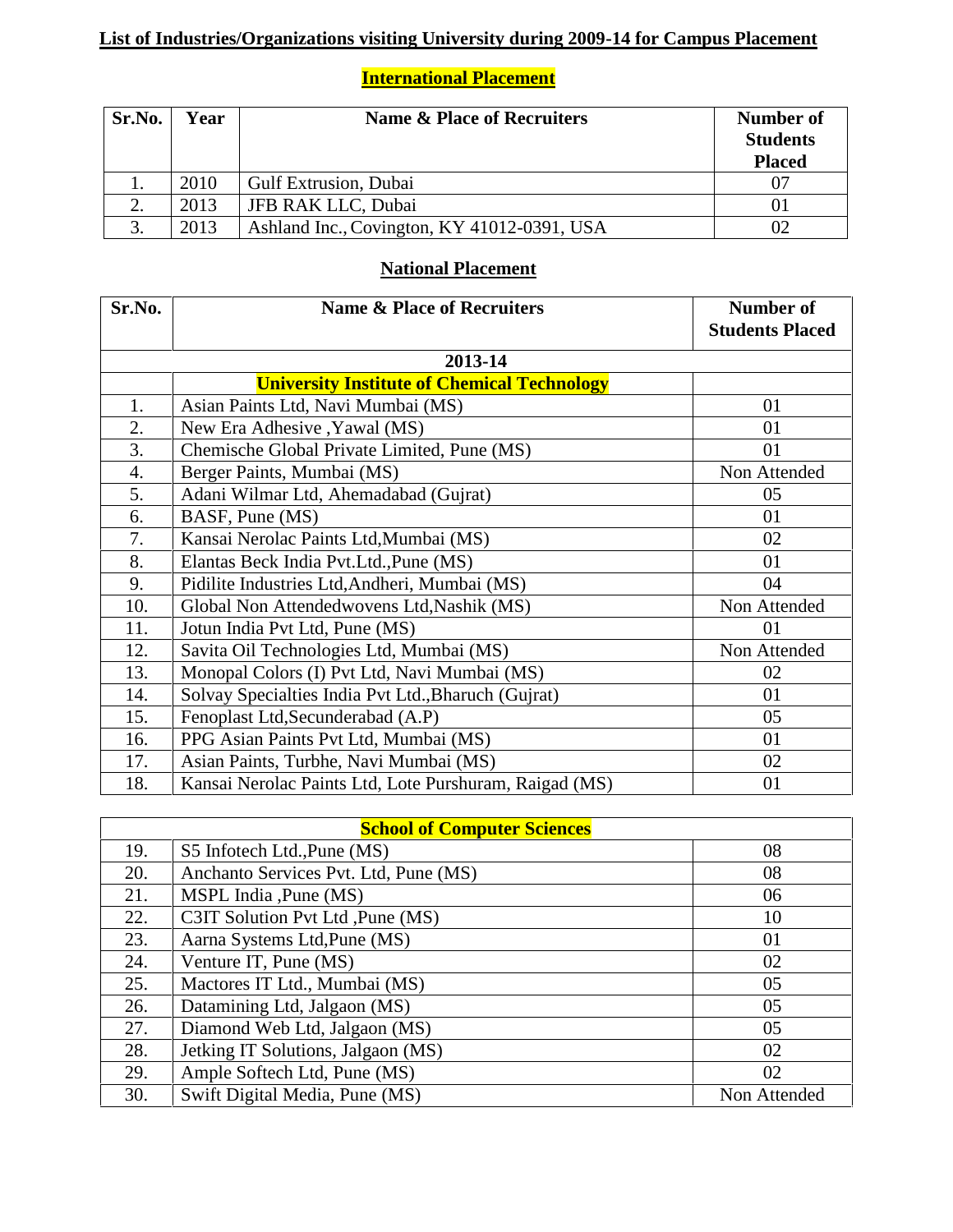| <b>School of Management Studies</b> |                                                   |              |
|-------------------------------------|---------------------------------------------------|--------------|
| 31.                                 | Sanghavi Polymers Pvt.Ltd., Jalgaon (MS)          | 04           |
| 32.                                 | Techno Center Technologies Pvt.Ltd., Jalgaon (MS) | 02           |
| 33.                                 | Marico India Ltd., Mumbai (MS)                    | 01           |
| 34.                                 | Tulsi Extractions Pvt. Ltd., Jalgaon (MS)         | 01           |
| 35.                                 | Axis Bank, Jalgaon (MS)                           | 01           |
| 36.                                 | HDFC Ltd., Jalgaon (MS)                           | 02           |
| 37.                                 | Country Club Pvt.Ltd., Mumbai (MS)                | 08           |
| 38.                                 | Ferrari Tractors, Nashik (MS)                     | 01           |
| 39.                                 | Bajaj Finance Ltd., Pune (MS)                     | 05           |
| 40                                  | HDFC Life , Mumbai (MS)                           | 02           |
| 41.                                 | Ganga Kaveri Seeds Pvt Ltd., Hyderabad (A.P)      | 01           |
| 42.                                 | Shriram Fertilizers Ltd, Pune (MS)                | 01           |
| 43.                                 | Sherkhan Ltd., Pune (MS)                          | 01           |
| 44.                                 | Religare Ltd, Pune (MS)                           | 01           |
| 45.                                 | ICICI Bank, Jalgaon (MS)                          | 01           |
| 46.                                 | Jaro Education, Pune (MS)                         | 01           |
| 47.                                 | Texmo Pipes Ltd, Nashik (MS)                      | 04           |
| 48.                                 | Sofomation Energy Pvt.Ltd., Pune (MS)             | Non Attended |
| 49.                                 | Mahindra Finance Ltd., Mumbai (MS)                | 01           |
| 50.                                 | <b>ICICI Bank, Pune (MS)</b>                      | 16           |
| 51.                                 | Devine Neem Tree Tourism Pvt.Ltd, Nashik (MS)     | 01           |
| 52.                                 | Bajaj Finance Ltd., Pune (MS)                     | 03           |
| 53.                                 | Lia Teleservices Pvt.Ltd., Andheri, Mumbai (MS)   | 01           |
| 54.                                 | Yadu Agro Pvt.Ltd., Delhi (Haryana)               | 50           |
| 55.                                 | Infosys BPO, Bangalore (Karnataka)                | 01           |
| 56.                                 | HDFC Bank, Pune (MS)                              | 02           |
| 57.                                 | Laxmi Agro Pvt.Ltd., Malkapur (MS)                | 02           |
| 58.                                 | Suvidhinath Electronics Pvt. Ltd, Nashik (MS)     | Non Attended |

| <b>School of Chemical Sciences</b> |                                           |  |
|------------------------------------|-------------------------------------------|--|
| 59.                                | Macleods Pharmaceuticals Ltd, Mumbai (MS) |  |
| 60.                                | Laxmi Agro Pvt. Ltd., Malkapur (MS)       |  |
| 61.                                | Asian Paints, Ankaleshwar (Gujrat)        |  |

| <b>School of Arts &amp; Humanities</b> |                                                 |    |
|----------------------------------------|-------------------------------------------------|----|
| 62.                                    | Daily lokmat, Jalgaon (MS)                      | 02 |
| 63.                                    | Daily Sakal, Jalgaon (MS)                       | 02 |
| 64.                                    | Daily Divay Marathi, Jalgaon (MS)               | 02 |
| 65.                                    | All India Radio, Jalgaon (MS)                   | 01 |
| 66.                                    | All India Radio, Akola (MS)                     | 01 |
| 67.                                    | Daily Deshdoot, Jalgaon (MS)                    | 01 |
| 68.                                    | Malhar Adverting Agency, Jalgaon (MS)           | 01 |
| 69.                                    | News Today, Jalgaon (MS)                        | 01 |
| 70.                                    | Speed News, Jalgaon (MS)                        | 01 |
| 71.                                    | E Bright Media Jalgaon (MS)                     | 09 |
| 72.                                    | Daily Evening News Paper 'Saimat', Jalgaon (MS) | 01 |
| 73                                     | Weekly Dharmadand, Shahada (MS)                 | 01 |
| 74.                                    | Weekly Khandesh Express, Muktainagar (MS)       | 01 |